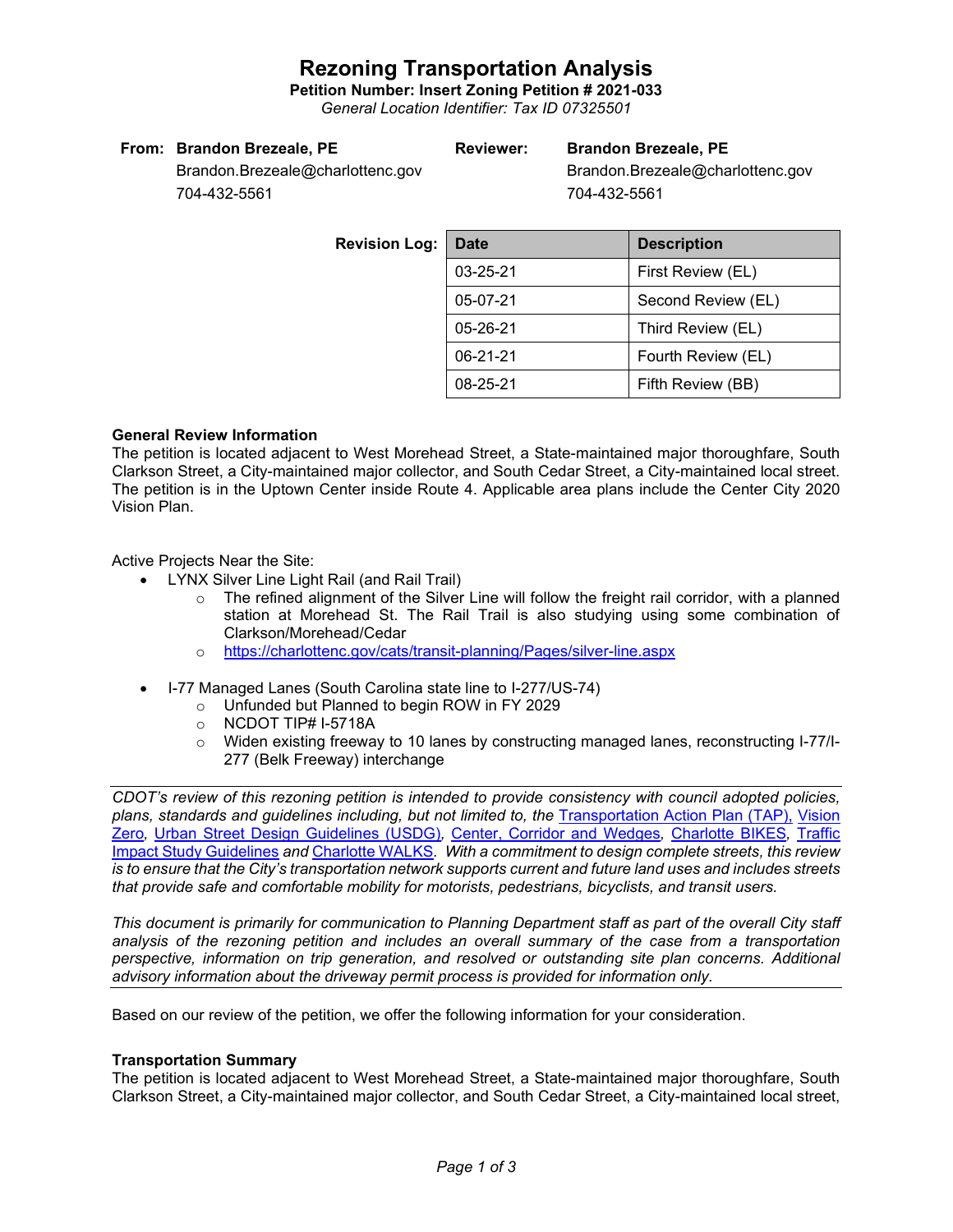# **Rezoning Transportation Analysis**

**Petition Number: Insert Zoning Petition # 2021-033**

*General Location Identifier: Tax ID 07325501*

and east of the I-277 and I-77 freeway interchange (State-maintained). Given the opportunity for improvements to the overall transportation network in this area, CDOT continues to coordinate with the petitioner and NCDOT to discuss transportation improvements to support further development of this site. The petitioner submitted a Traffic Impact Study (TIS) to CDOT and NCDOT on 6/18/2021 and is currently being reviewed by both agencies. Special attention should be paid to aligning this site with the LYNX Silver Line Light Rail and Rail Trail projects, as well as with the I-77 and I-277 interchanges around the subject site. As the TIS was recently submitted and is currently under review, CDOT may add outstanding comments in future memos that align with coordination efforts among the City, State, and Petitioner.

### **Trip Generation**

| <b>Scenario</b>                           | <b>Land Use</b>                | <b>Intensity</b>                            | <b>Trip Generation</b><br>(vehicle<br>trips/day) | <b>Source</b>                                            |
|-------------------------------------------|--------------------------------|---------------------------------------------|--------------------------------------------------|----------------------------------------------------------|
| <b>Existing Use</b>                       | Manufacturing                  | 597,544 SF                                  | 2.048                                            | <b>Tax Record</b>                                        |
| Entitlement with<br><b>Current Zoning</b> | Manufacturing<br><b>MUDD</b>   | 597,544 SF<br>Too Many uses<br>to determine |                                                  | <b>General Guidance</b><br>from Planning and<br>2012-038 |
| <b>Proposed Zoning</b>                    | <b>UMUD</b>                    | Too many uses<br>to determine               |                                                  | General Guidance<br>from Planning                        |
| <b>Proposed Zoning</b>                    | Apartments<br>Retail<br>Office | 1,000 Units<br>50,000 SF<br>1,950,000 SF    | 34.165                                           | <b>TIS submitted</b><br>$6 - 18 - 21$                    |

### **Provide comments to the specified comments below.**

#### **Outstanding Issues Strikethrough = Resolved**

### 1. **Traffic Study:**

A Traffic Impact Study (TIS) is being provided for the review of this petition to assess the potential land use and trip generation this site may propose, which is subject to change. The TIS will evaluate the surrounding transportation network and identify solutions that promote connectivity and alleviate the impact from the proposed development's generated traffic.

**Update to comment 08-25-2021:** The TIS is still being reviewed by CDOT and NCDOT and has not been approved. Completion of this review and additional coordination with the petitioner is necessary to determine the critical transportation commitments necessary for this rezoning.

### **Advisory Information**

The following are requirements of the developer that must be satisfied prior to driveway permit approval. These requirements shall be reflected on the rezoning plan, as appropriate.

- 1. The setback for this district is measured from the back of the existing or future curbline as determined by CDOT and Planning during the permitting process.
- 2. CDOT has the authority to regulate/approve all private street/driveway and public street connections to the right-of-way of a street under the regulatory jurisdiction of the City of Charlotte, per the City of Charlotte's Driveway Regulations.
- 3. Adequate sight triangles must be reserved at the existing/proposed street entrance(s). Two 35' x 35' sight triangles (and two 10' x 70' sight triangles on NCDOT-maintained streets) are required for the